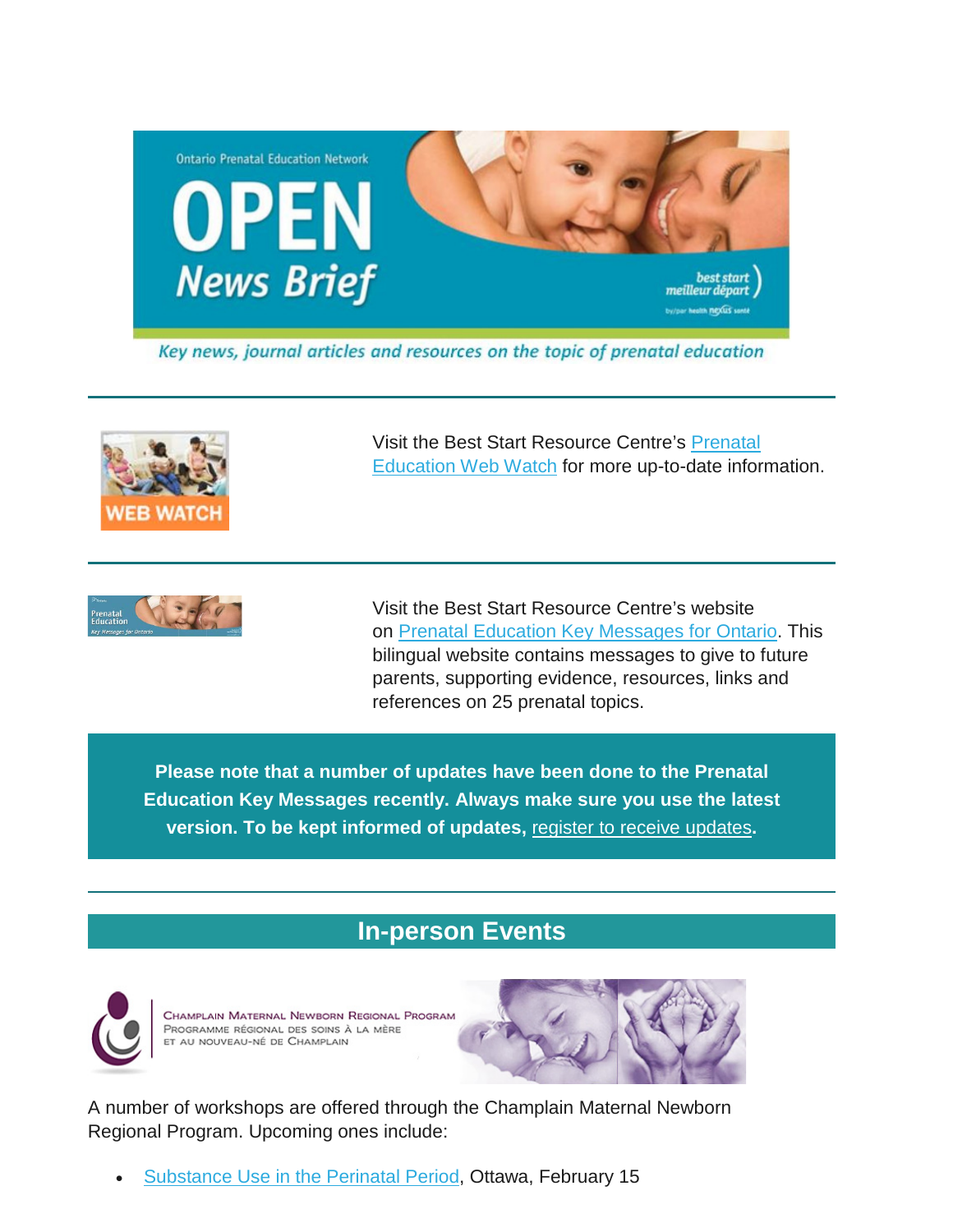- [Late Preterm Infant,](https://cmnrp.simplesignup.ca/en/2957/index.php?m=eventSummary) Belleville. February 15 and 16
- [Late Preterm Infant,](https://cmnrp.simplesignup.ca/en/2969/index.php?m=eventSummary) Ottawa, April 3
- [Labour Support,](https://cmnrp.simplesignup.ca/en/2967/index.php?m=eventSummary) Kingston, March 9
- [Labour Support,](https://cmnrp.simplesignup.ca/en/3065/index.php?m=eventSummary) Ottawa, May 17

A full list is [available here](https://cmnrp.simplesignup.ca/en/2957/index.php?m=eventsList)

# **[Prenatal Education Webinars](http://en.beststart.org/)**

The Best Start Resource Centre webinars on the Prenatal Education Key Messages are all sold out. Recordings of past webinars [are available here.](http://en.beststart.org/past-events/webinar-recordings)

# **[Resources & Research](http://)**

#### **Low carbohydrate intake can lead to increased risk of birth defects.**

Study underscores importance of dietary folic acid for pregnant women and those who could become pregnant

[Read the abstract and summary on ScienceDaily](https://www.sciencedaily.com/releases/2018/01/180125085105.htm)

#### **Marijuana use does not lower chances of getting pregnant**

Marijuana use -- by either men or women -- does not appear to lower a couple's chances of getting pregnant, according to a new study led by Boston University School of Public Health (BUSPH) researchers.

[Read the full research report in the Journal of Epidemiology & Community Health](http://jech.bmj.com/content/early/2017/12/21/jech-2017-209755)

**Thirty-year study shows women who breastfeed for 6 months or more reduce their diabetes risk** In a long-term national study, breastfeeding for six months or longer cuts the risk of developing type 2 diabetes nearly in half for women throughout their childbearing years, according to new research. [Read the full story on ScienceDaily](https://www.sciencedaily.com/releases/2018/01/180117185037.htm)

#### **New report calls into question effectiveness of pregnancy anti-nausea drug**

Previously unpublished information from the clinical trial that the US Food and Drug Administration relied on to approve the most commonly prescribed medicine for nausea in pregnancy indicates the drug is not effective, a new report says.

[Story on Science Daily](https://www.sciencedaily.com/releases/2018/01/180117141300.htm) [Full Research article](http://journals.plos.org/plosone/article?id=10.1371/journal.pone.0189978)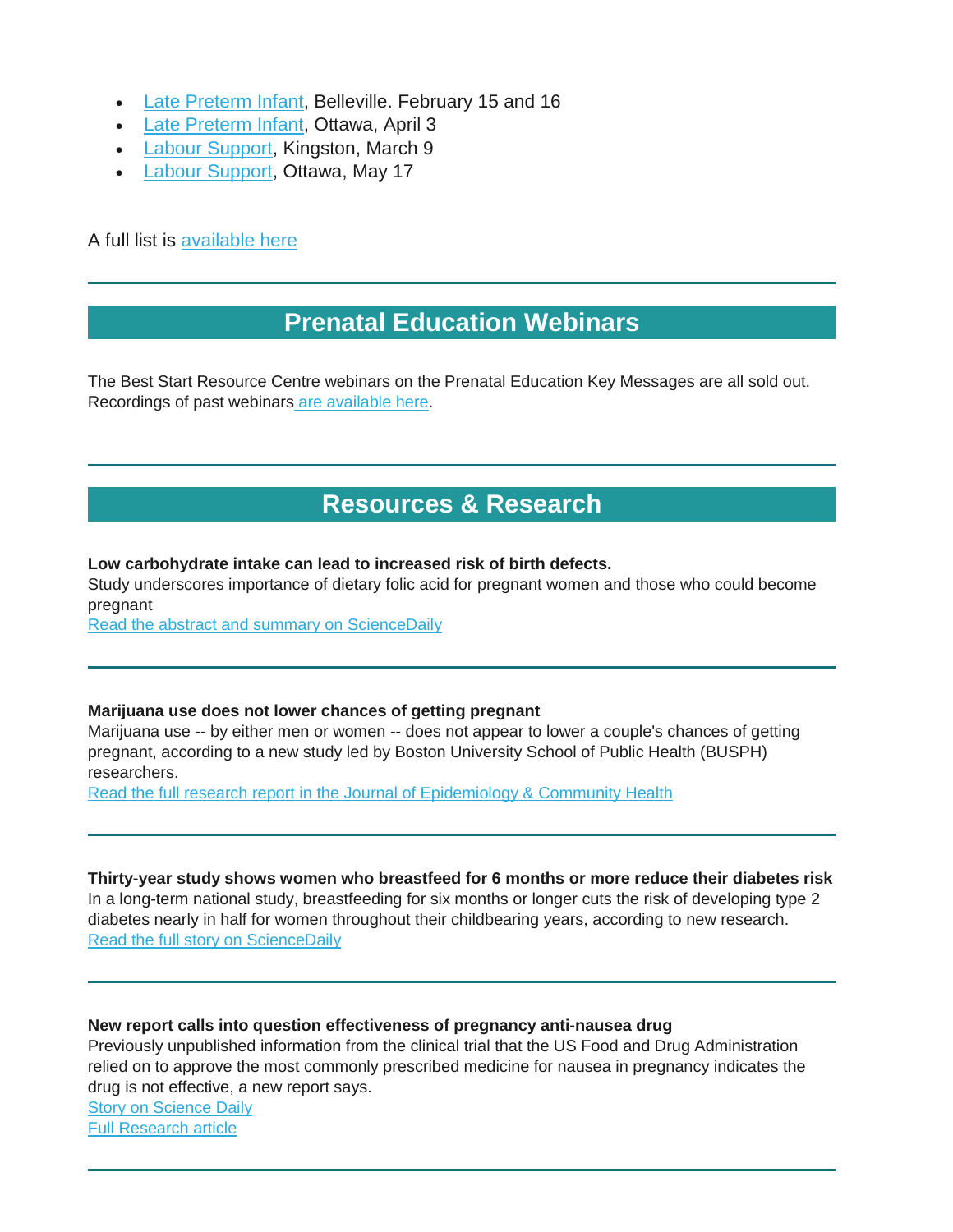

## by/par health nexus santé

180 Dundas Street West, Suite 301, Toronto, ON M5G 1Z8 Telephone: (416) 408-2249 | Toll-free: 1-800-397-9567 | Fax: (416) 408-2122 E-mail: [beststart@healthnexus.ca](mailto:beststart@healthnexus.ca?subject=Contact%20Us)



[Subscribe to this list](mailto:open@healthnexus.ca?subject=Subscribe%20to%20OPEN) [Unsubscribe from this list](mailto:open@healthnexus.ca?subject=Unsubscribe%20from%20OPEN)

## **Stay connected!**

- The free weekly **[Ontario Health Promotion E-mail bulletin \(OHPE\)](http://www.ohpe.ca/)** offers a digest of news, events, jobs, feature articles on health promotion issues, resources, and much more, to those working in health promotion.
- **[Click4HP](https://listserv.yorku.ca/archives/click4hp.html)** is an international dialogue on health promotion. Participants exchange views on issues and ideas, provide leads to resources, and ask questions about health promotion.
- **[The Maternal Newborn and Child Health Promotion \(MNCHP\) Network](http://lists.beststart.org/listinfo.cgi/mnchp-beststart.org) -** A province-wide electronic forum for service providers working to promote preconception, prenatal and child health.
- **[Ontario Prenatal Education](http://fluidsurveys.com/surveys/ohpe/subscriptionsopen2015-2016/) Network -** A space where professionals can share information and resources, ask questions and collaborate with peers on topics related to prenatal education.
- **[Health Promotion Today](http://en.healthnexus.ca/)** 0ur blog keeps you informed of news and topics related to health promotion.
- **[The Best Start Aboriginal Sharing Circle \(BSASC\) Network](http://lists.beststart.org/listinfo.cgi/bsasc-beststart.org)** is a distribution list designed for service providers working with Aboriginal Peoples in areas of preconception, prenatal and child health. The network is a forum to share news, ideas, questions and best practices.

#### **En français: Restez branché!**

- Le bulletin francophone **[Le Bloc-Notes](http://www.leblocnotes.ca/)** est un outil indispensable pour les intervenants professionnels qui aiment être à l'affût des nouveautés dans le domaine de la promotion de la santé.
- Le **[Bulletin de santé maternelle et infantile](http://fr.meilleurdepart.org/services/echange_d_information/bulletin-de-sant%C3%A9-maternelle-et-infantile)** est un bulletin électronique mensuel à l'intention des fournisseurs de services œuvrant dans le domaine de la promotion de la santé maternelle et infantile.